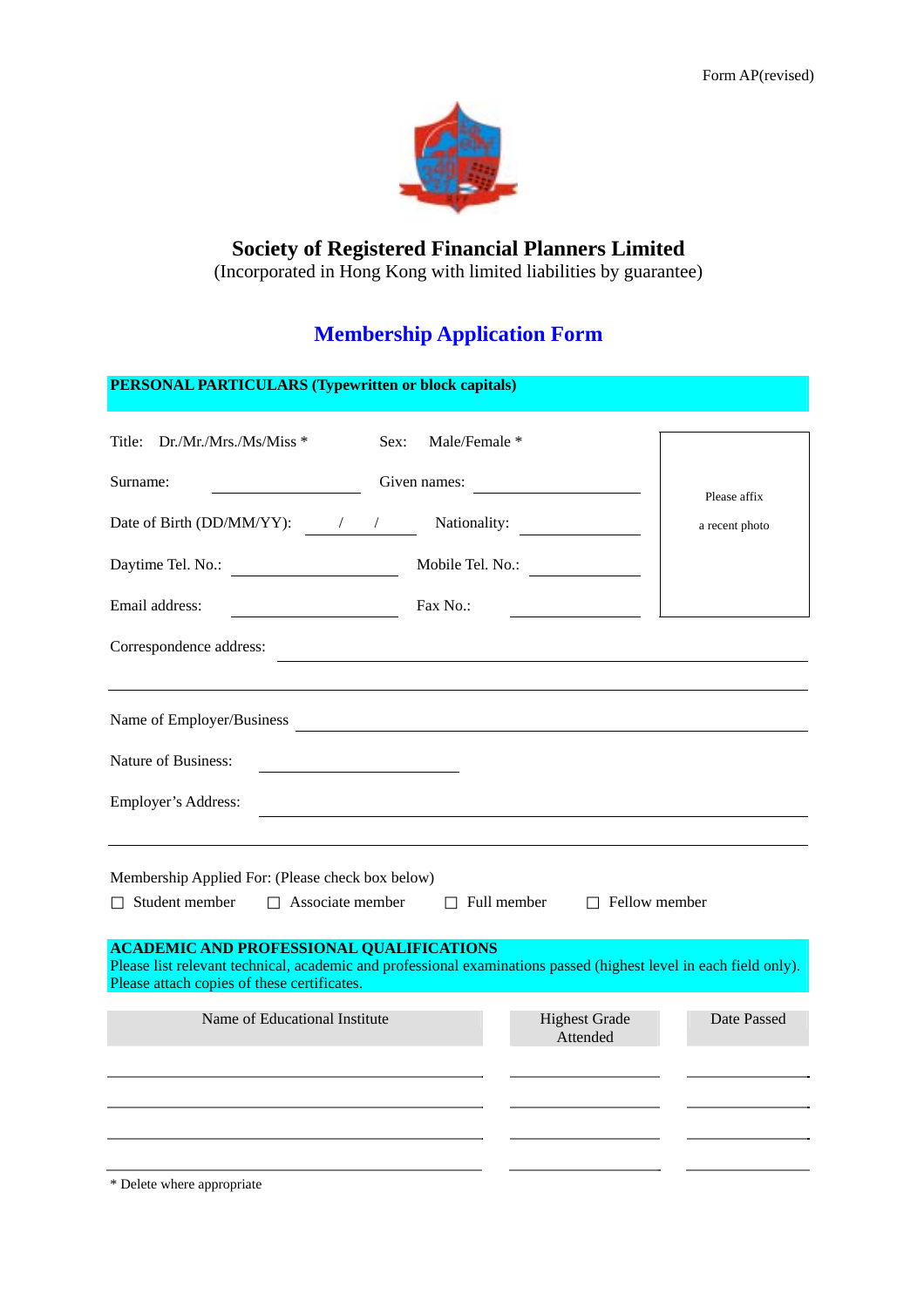| Membership of Professional or Occupational Institutions |             |               |  |  |  |  |
|---------------------------------------------------------|-------------|---------------|--|--|--|--|
| Name of Professional Institute                          | Designation | Date Admitted |  |  |  |  |
|                                                         |             |               |  |  |  |  |
|                                                         |             |               |  |  |  |  |
|                                                         |             |               |  |  |  |  |
|                                                         |             |               |  |  |  |  |

## **WORKING EXPERIENCE**

| Organization                                                                                                                                                                                                                         |                     | Position                                                                   |          | Responsibilities *          | Date (from/to)<br>(the most recent first) |  |  |
|--------------------------------------------------------------------------------------------------------------------------------------------------------------------------------------------------------------------------------------|---------------------|----------------------------------------------------------------------------|----------|-----------------------------|-------------------------------------------|--|--|
|                                                                                                                                                                                                                                      |                     |                                                                            |          |                             |                                           |  |  |
|                                                                                                                                                                                                                                      |                     |                                                                            |          |                             |                                           |  |  |
| * Please attach a separate sheet if space provided is insufficient.                                                                                                                                                                  |                     |                                                                            |          |                             |                                           |  |  |
| REFERE                                                                                                                                                                                                                               |                     |                                                                            |          |                             |                                           |  |  |
| Name of Referee (1)                                                                                                                                                                                                                  | <b>Company Name</b> |                                                                            | Position | Professional<br>Designation | Telephone no.                             |  |  |
|                                                                                                                                                                                                                                      |                     |                                                                            |          |                             |                                           |  |  |
| In my view, the applicant is a fit and proper person to be admitted as member of Society of<br>Registered Financial Planners Limited.                                                                                                |                     |                                                                            |          |                             | Signature:                                |  |  |
| Name of Referee (2)                                                                                                                                                                                                                  | <b>Company Name</b> |                                                                            | Position | Professional<br>Designation | Telephone no.                             |  |  |
| In my view, the applicant is a fit and proper person to be admitted as member of Society of<br>Registered Financial Planners Limited.                                                                                                |                     |                                                                            |          |                             | Signature:                                |  |  |
| <b>APPLICATION FOR EXEMPTIONS(S)</b><br>If you wish to apply for exemption(s) for any course or examination, the following documentation must be<br>provided with this application:                                                  |                     |                                                                            |          |                             |                                           |  |  |
| (a) Evidence that you have completed courses in equivalent to the course for which credit is being claimed (e.g.<br>academic record, transcript results)<br>(b) A detailed documentary description of the syllabus for the module(s) |                     |                                                                            |          |                             |                                           |  |  |
| <b>Exemption Applied For</b>                                                                                                                                                                                                         |                     | Month/Year<br>State the Course / Programme / Institution<br>You have taken |          |                             | <b>Qualification Obtained</b>             |  |  |
|                                                                                                                                                                                                                                      |                     |                                                                            |          |                             |                                           |  |  |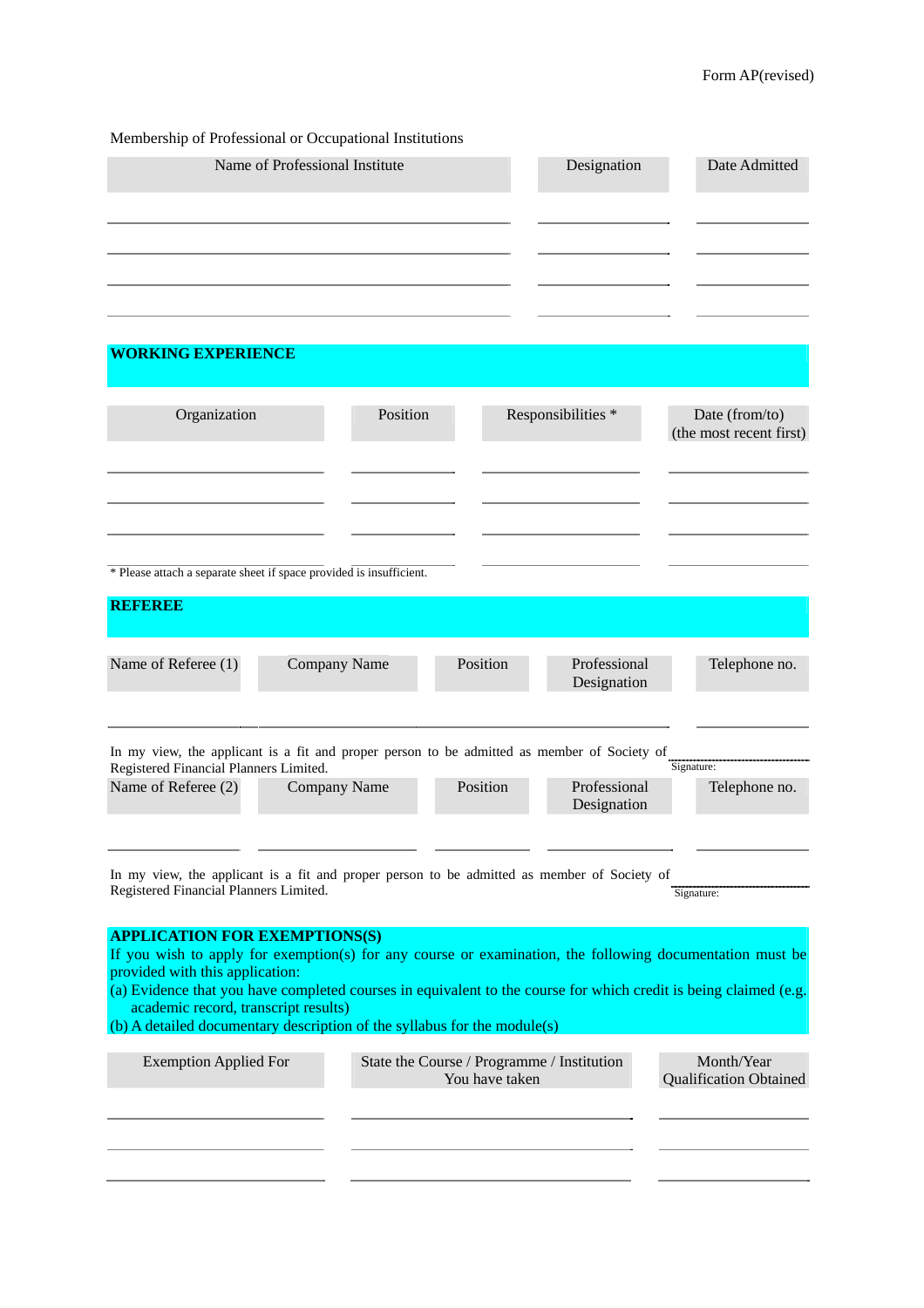## **FEES**

|                                     | <b>HKD</b>       | <b>HKD</b> | For official use only       |
|-------------------------------------|------------------|------------|-----------------------------|
| Administration fee (non-refundable) | 200 <sup>1</sup> |            |                             |
| Student                             | 300 <sup>1</sup> |            | <b>Membership category:</b> |
| Member (Associate/Full)             | 500              |            | Student                     |
| Fellow                              | 800 <sup>1</sup> |            | Member                      |
|                                     |                  |            | Fellow                      |
|                                     |                  |            |                             |
|                                     |                  |            | Fees received:<br>HK\$      |
| Total                               |                  |            | Secretariat                 |
|                                     |                  |            |                             |

### **SUBMISSION**

After completing this Application Form, please send the Form, together with a cheque (being application fee and made payable to **"**Society of Registered Financial Planners Ltd.**"**) and the supporting documentation (copies only please, they will NOT be returned) to:

#### **Society of Registered Financial Planners Limited**

Unit 1805, 18 /Floor Dominion Centre, 43-59 Queen's Road East, Wanchai, Hong Kong.

Telephone: (852) 3105 1744 Facsimile : (852) 2186 7136 E-mail : [info@rfp-hk.org](mailto:info@rfp-hk.org) Website: [www.rfp-hk.org](http://www.rfp-hk.org/)

## **DECLARATION**

1. I declare that all information given in this Application Form and the attached documents are, to the best of my knowledge, true, accurate and complete.

2. I undertake to observe and abide by the Code of Ethics and Memorandum and Articles of Association of Society of Registered Financial Planners Limited ("RFP-HK"). In the event of my resignation from membership, I agree to pay all arrears of subscription due to RFP-HK to the date of the surrender of my membership certificate.

Signature:

Date: